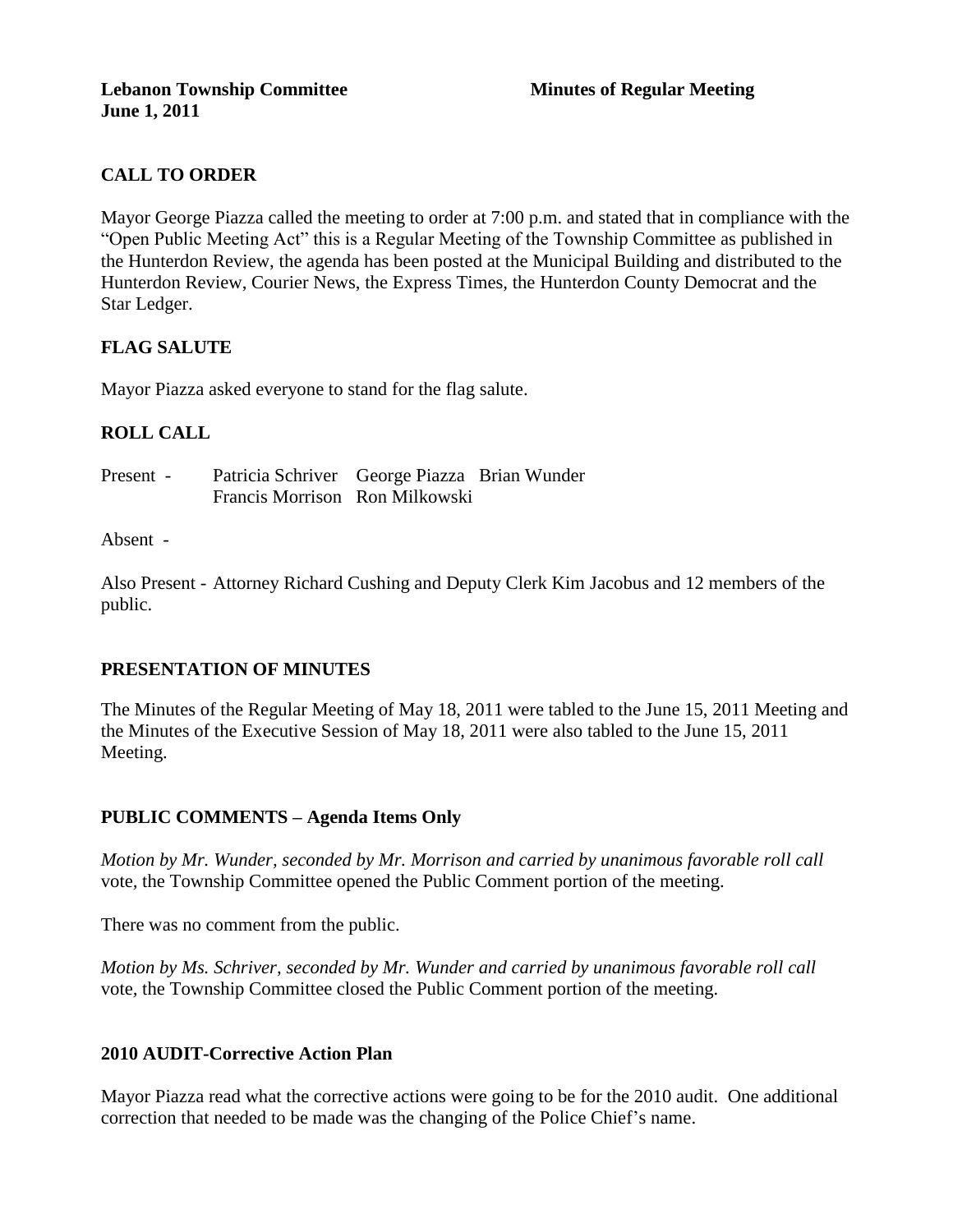LTCM 6/01/11 Page 2 of 10

Attorney Cushing did not feel that this would affect the audit since it was in 2010.

*Motion by Ms. Schriver, seconded by Mr. Wunder and carried by unanimous favorable roll call*  vote*,* the Township Committee accepted the Corrective Action Plan.

#### **RESOLUTIONS**

#### **Resolution No. 45-2011 – Certification of the Annual Audit**

*Motion by Ms. Schriver, seconded by Mr. Wunder and carried by favorable roll call vote, the* Township Committee adopted Resolution No. 45-2011 as written below.

#### **TOWNSHIP OF LEBANON COUNTY OF HUNTERDON STATE OF NEW JERSEY RESOLUTION NO. 45-2011**

#### GOVERNING BODY CERTIFICATION OF THE ANNUAL AUDIT

WHEREAS, N.J.S.A. 40A:5-4 requires the governing body of every local unit to have made an annual audit of its books, accounts and financial transactions, and

WHEREAS, the Annual Report of Audit for the year 2010 has been filed by a Registered Municipal Accountant with the Municipal Clerk pursuant to N.J.S.A. 40A:5-6, and a copy has been received by each member of the governing body; and,

WHEREAS, R.S. 52:27BB-34 authorizes the Local Finance Board of the State of New Jersey to prescribe reports pertaining to the local fiscal affairs; and,

WHEREAS, the Local Finance Board has promulgated N.J.A.C. 5:30-6.5, a regulation requiring that the governing body of each municipality shall by resolution certify to the Local Finance Board of the State of New Jersey that all members of the governing body have reviewed, as a minimum, the sections of the annual audit entitled "Comments and Recommendations, and,

WHEREAS, the members of the governing body have personally reviewed as a minimum the Annual Report of Audit, and specifically the sections of the Annual Audit entitled "Comments and Recommendations, as evidenced by the group affidavit form of the governing body attached hereto; and,

WHEREAS, such resolution of certification shall be adopted by the Governing Body no later than forty-five days after the receipt of the annual audit, pursuant to N.J.A.C. 5:30-6.5; and,

WHEREAS, all members of the governing body have received and have familiarized themselves with, at least, the minimum requirements of the Local Finance Board of the State of New Jersey, as stated aforesaid and have subscribed to the affidavit, as provided by the Local Finance Board, and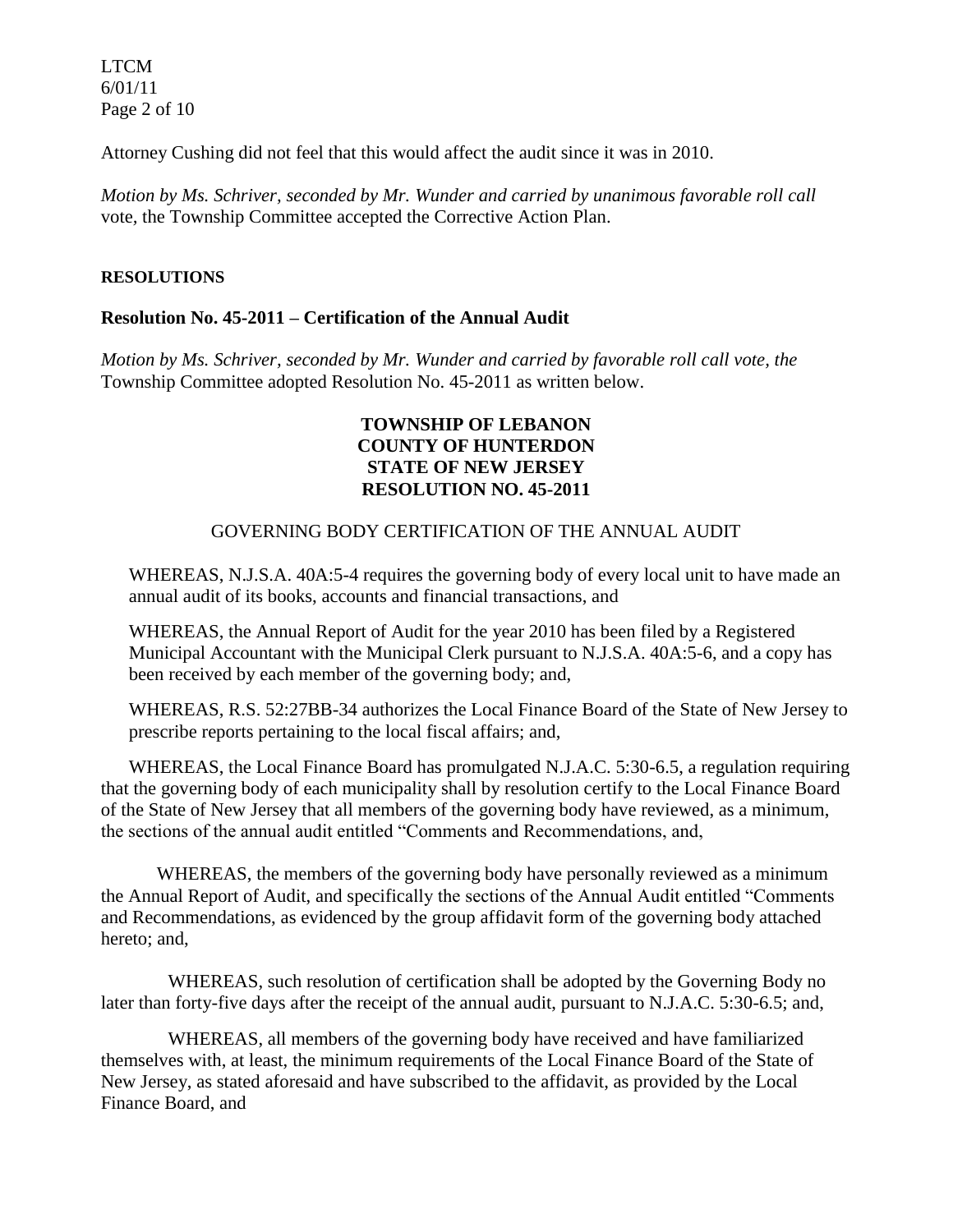LTCM 6/01/11 Page 3 of 10

WHEREAS, failure to comply with the regulations of the Local Finance Board of the State of New Jersey may subject the members of the local governing body to the penalty provisions of R.S. 52:27BB-52, to wit:

> R.S. 52:27BB-52: A local officer or member of a local governing body who, after a date fixed for compliance, fails or refuses to obey an order of the director (Director of Local Government Services), under the provisions of this Article, shall be guilty of a misdemeanor and, upon conviction, may be fined not more than one thousand dollars (\$1,000.00) or imprisoned for not more than one year, or both, in addition shall forfeit his office.

NOW, THEREFORE BE IT RESOLVED, That the Township Committee of the Township of

Lebanon, hereby states that it has complied with N.J.A.C. 5:30-6.5 and does hereby submit a

certified copy of this resolution and the required affidavit to said Board to show evidence of said

compliance.

### **Resolution No. 46-2011 - Renewing Plenary Retail Consumption Licenses**

*Motion by Ms. Schriver, seconded by Mr. Wunder and carried by favorable roll call vote, the* Township Committee adopted Resolution No. 46-2011 as written below.

#### **RESOLUTION NO. 46-2011 RESOLUTION RENEWING PLENARY RETAIL CONSUMPTION LICENSES**

WHEREAS, each of the listed Plenary Retail Consumption Licensees have submitted application forms that have been completed in all respects; and

WHEREAS, the applicants are qualified to be licensed according to all statutory, regulatory and local government ABC Laws and regulations; and

WHEREAS, each have paid a filing fee of \$200.00 to the State of New Jersey and a Township License Fee of \$2,500.00

NOW, THEREFORE BE IT RESOLVED, by the Township Committee of the Township of Lebanon, in the County of Hunterdon, State of New Jersey, that the listed Licenses be granted a renewal for the 2011-2012 year:

1019-33-003-004 RADGNA, L.L.C. 2012 Route 31

1019-22-007-001 LEDYARD B. SCHUYLER, JR - RIVER STYX INN –374 Vernoy Road

1019-33-005-002 THE NEW HAMPTON INN, INC. t/a New Hampton Inn 23 Musconetcong River Road

#### **Resolution No. 47-2011 - Renewing Plenary Retail Distribution License**

*Motion by Ms. Schriver, seconded by Mr. Morrison and carried by favorable roll call vote, the* Township Committee adopted Resolution No. 47-2011 as written below.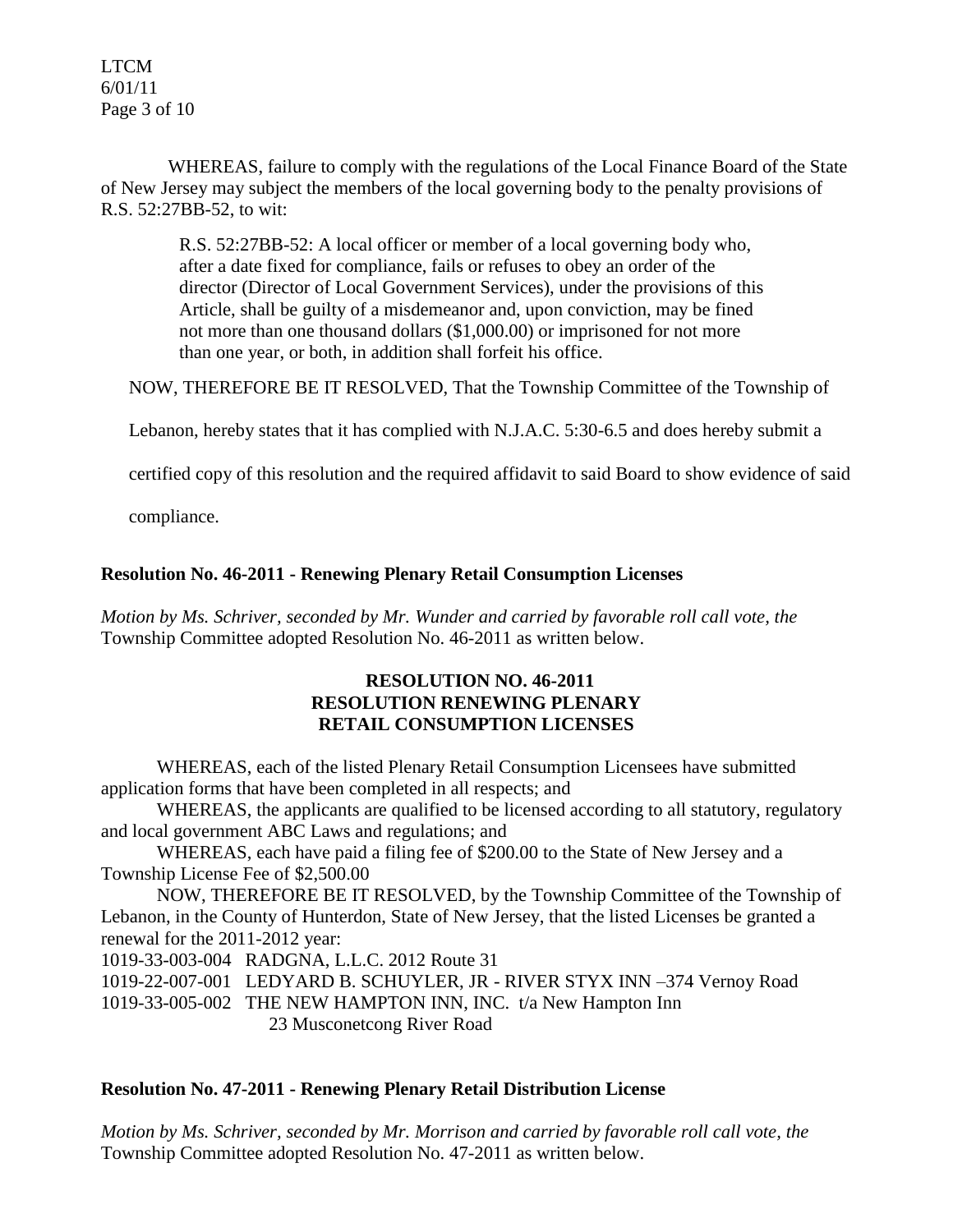LTCM 6/01/11 Page 4 of 10

#### **RESOLUTION NO. 47-2011 RESOLUTION RENEWING A PLENARY RETAIL DISTRIBUTION LICENSE**

WHEREAS, the listed Plenary Retail Distribution License has submitted an application form that has been completed in all respects; and

WHEREAS, the applicant is qualified to be licensed according to all statutory, regulatory and local government ABC Laws and regulations; and

WHEREAS, the applicant has paid a filing fee of \$200.00 to the State of New Jersey and a Township License Fee of \$2,500.00.

NOW, THEREFORE BE IT RESOLVED, by the Township Committee of the Township of Lebanon, in the County of Hunterdon, State of New Jersey, that the listed License be granted a renewal for the 2011-2012 year:

1019-44-008-002 The Rock Corp. of Tewksbury t/a Bourbon Street Wine and Liquor 425 Route 513, Califon, NJ

### **OLD BUSINESS- Swack Church Correspondence**

Mayor Piazza inquired on the status of the Swack Church. Attorney Cushing stated that they had not finished looking into what the impact would be taking over a graveyard. He felt that it would be worthwhile to reach out to the church to find out if they acknowledge that they were the successor to the NJ Lutheran Church. Reverend Gary Ettlemyer, pastor of the Spruce Run Lutheran Church spoke regarding the Swack Church. It was not until January, 2010 that he knew where the Swack church was. The big concern of the church is the remains of those who are in the graveyard and the responsibility toward doing whatever can be done to preserve or restore rather than leaving stones leaning against trees and vines all over. In terms of the church, there has not been any deliberate neglect, if there was it is out of no information at all. Mr. Tom Kull had contacted Rev. Ettlemyer about a month ago for some information regarding the pursuit to see if there ever was a change in the ownership of the property. Mr. Kull informed Rev Ettlemyer that as far as they understood the records indicate that the title was not transferred; this goes back to 1981. Out of respect for those who are interred there, maintaining the cemetery with dignity should be in order. Mayor Piazza stated that everyone was on the same page, the Township wanted to do something with the church but before the Township can get involved, the Township needs to know who owns it. The Township is not interested in owing it, if the church owns it and wants to work on it there are volunteers that want to work on it as well. Mayor Piazza thinks that this has solved the problem.

Attorney Cushing stated that the Reverend has done a service to the Township and would fully recommend that if the church could be kept in church hands it should be. Attorney Cushing feels that there could not have been a transfer out, because nobody had the right to do it. It is very likely that the NJ Synod of Evangelic Lutheran Churches is probably the successor. Attorney Cushing is not going to do any further research.

#### **Musconetcong Water Shed**

Mayor Piazza stated that he had received a letter from the Musconetcong Water Shed regarding the 17 municipalities involved with the Musconetcong Water Shed where the management of releasing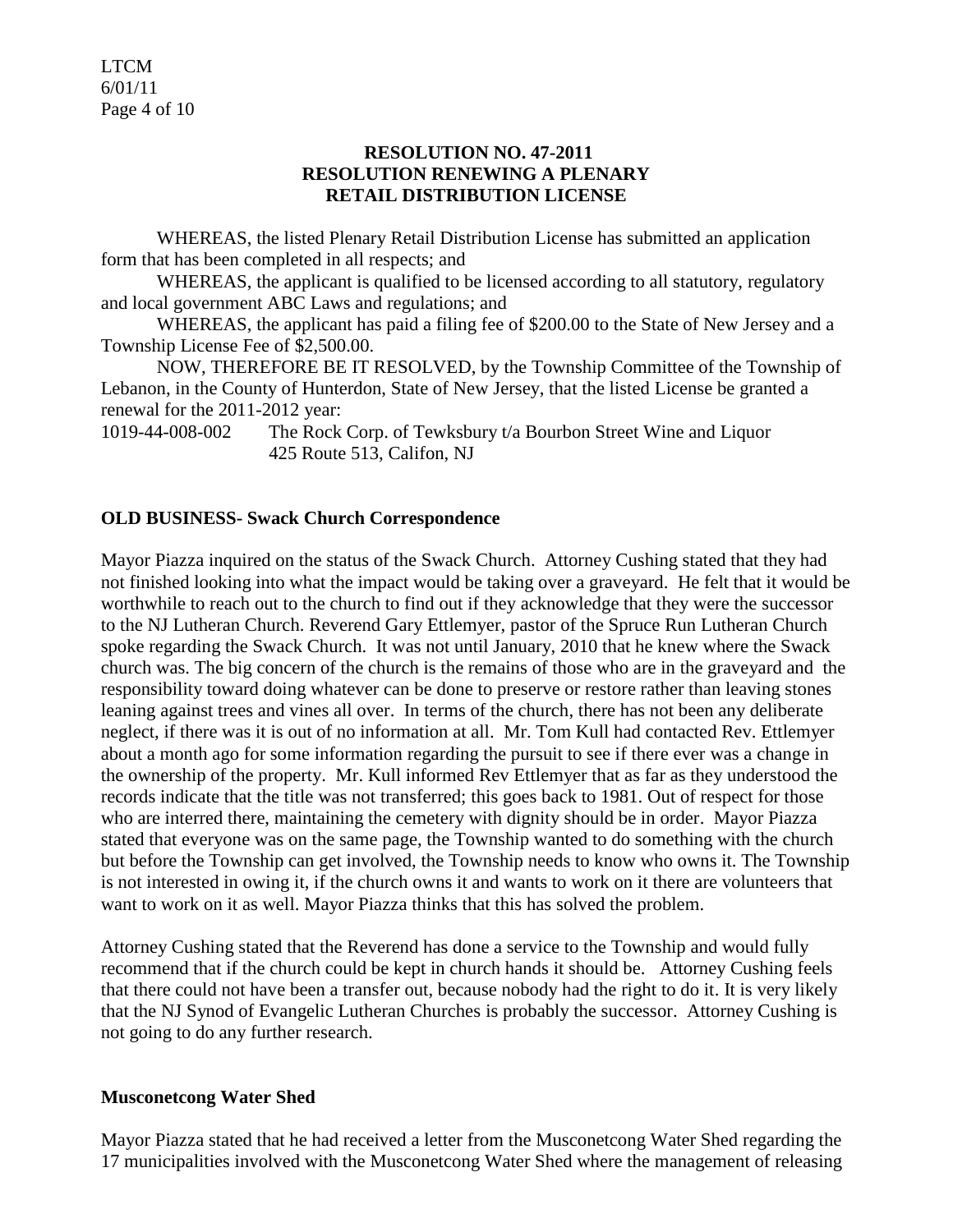LTCM 6/01/11 Page 5 of 10

water and making the water level go up and down. It's under control and everyone is happy and they were thanking us for getting involved.

#### **Maple Lane-Brown's**

Attorney Walter Wilson was present to speak on behalf of Jon and Wendy Brown. Attorney Wilson stated that he had spoke to the Township Engineer, Mr. Risse and had a brief conversation with Attorney Cushing about the issue that exists, water that crosses the property of Mr. & Mr. Brown at 224 Maple Lane. They have seen in the minutes that this has been a long standing issue; the severity of the water that is there now has not been a long standing problem. There have been some recent development changes on the block to other properties. Possible solution to the problem is to have a cross drain installed in a different location that would direct the water flow directly in to the stream rather than crossing their property. Attorney Wilson showed pictures of the property to the committee. The waste water system is not an old system; it had Hunterdon County approval in 1994. They reviewed all the title issues to make sure that there were no water rights of others across the property and there does not appear to be. They are currently waiting for some records from the Hunterdon County Soil Conservation District with respect to plans relating to recent construction on the block that may have been approved and whether the construction was in accordance with those plans. The real issue seems to be the potential for installing a cross drain across the property. They understand budgetary constraints and the concerns in that regard, but it has reached a point that their waste water system becomes inundated, barely functional and at risk of becoming a hazard to them as well as others. Their hope is to generate a general dialogue at this point and to have the committee authorize some further investigation or discussion by either Mr. Risse or Mr. Cushing. The Brown's will supply them with information and documents which they have assembled and then Mr. Risse or Mr. Cushing can report back to the Committee and give a determination or finding toward a suggested conclusion.

Mayor Piazza questioned, does the Township need an easement to get through anybody's property for the cross drain, are we taking water from one spot and dumping on somebody else and causing other problems. Attorney Wilson said that they don't think that it would be causing a water problem any place else. It would not be crossing additional lands of others, so to speak. They believe the only work that will be necessary would actually be within the roadway right-of way. Mayor Piazza stated that he was not familiar with the area. Attorney Wilson stated that it was near the intersection of Trimmer Road and Maple Lane. Mayor Piazza stated that the Township has had the Township Engineer look at it and he drew up some plans and put a number on it. Nothing extra was put in the budget this year. Another problem, is this going to be a water problem that is just been there for many years or is this now something that the Township is taking care of somebody's neighbor problem, because the Township has so many of those problems. People start playing around with their property and they dump water on somebody else and all of a sudden the road department gets involved and if the Township does for one the Township is going to have to do for a lot more. The Committee really needs to make sure that it is a Township problem. Attorney Wilson stated that the Brown's will know more information when they get plans from the recent construction activity, not sure that is going to have the solution, but at least it will be more information for us as far as what may have caused some of the change in direction of the water flow that is by magnitudes greater that it ever was before. Mayor Piazza questioned, what if the Committee decides to take on this project. The Township Engineer has given a quote of \$18,000.00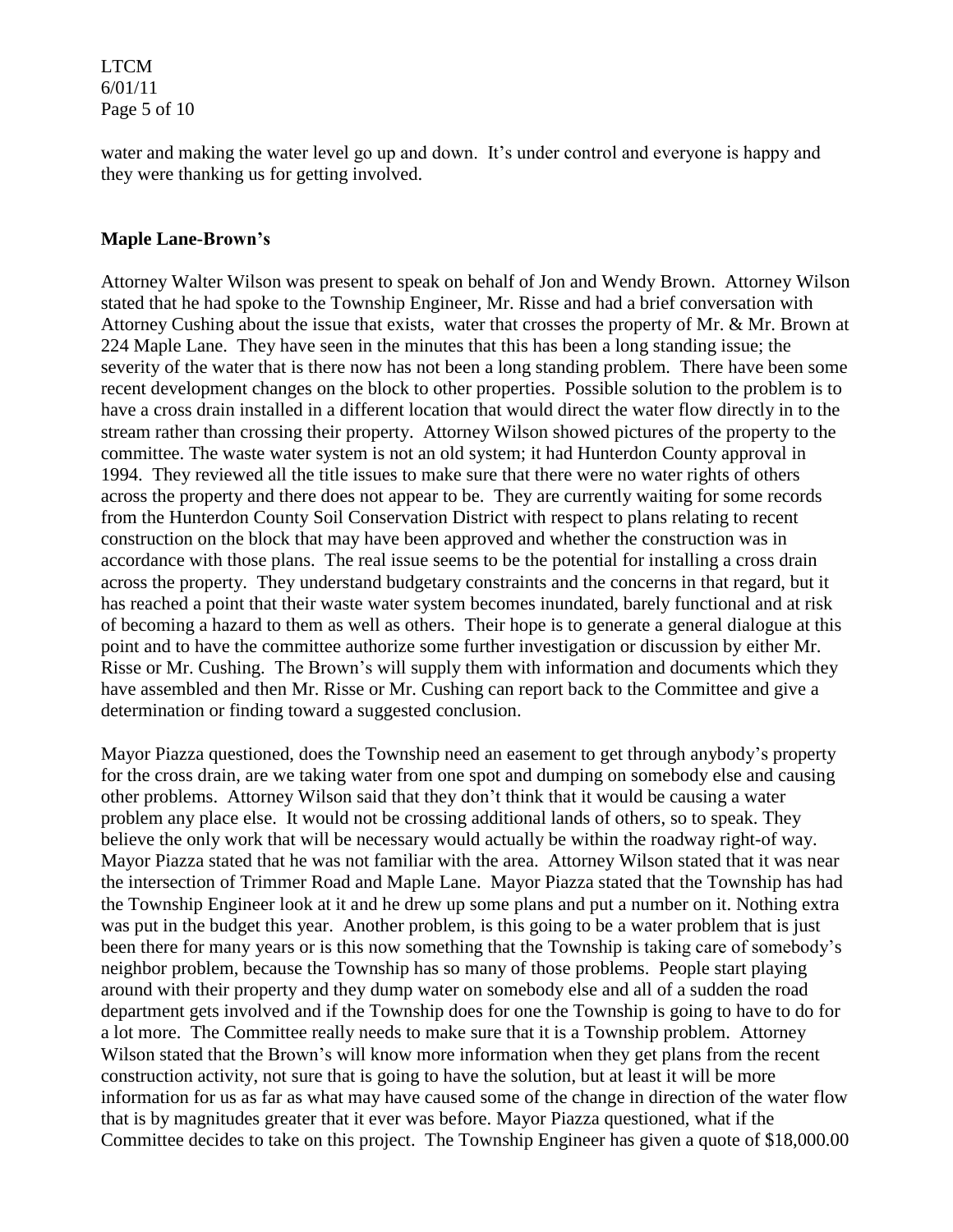LTCM 6/01/11 Page 6 of 10

for materials with the road department doing the work. If the Township decides to do the job, where does the \$18,000 come from, since the Committee did not appropriate the monies?

### **NEW BUSINESS- Cancel July and August Meetings**

The Township Committee decided that they would have both of their regular meetings in July and August.

### **Letter for Hunterdon County Prosecutor's Office**

Mayor Piazza received a letter for the Hunterdon County Prosecutors office recommending that the committee adopt an ordinance on underage drinking by minors. This would address a number of problems related to the dangers of underage drinking under current laws. Possession or consumption of alcohol by minors is only prohibited on public property, thus if police are called to a resident on a complaint of noise and they observe underage persons drinking alcohol, they are powerless to issue any summons unless there is evident of some kind of violation. A violation such as a disorderly conduct would raise concerns of a youth incurring a criminal related charge and the collateral consequences that will follow such as potential interference with their career or education opportunities. If an ordinance was in place, this individual still faces consequences of a fine or license suspension at the discretion of the court, but they would not incur the consequence associated with the conviction of a disorderly person offense.

Mayor Piazza thought that the Township had already adopted an ordinance like this. He would like to know what the chief thinks about it. Attorney Cushing asked what he was to do with the information. Attorney Cushing stated that he would look to see if we had one in place.

#### **Application for Planning Board-Marc Laul**

Mayor Piazza stated that he had received an application from Marc Laul for the Planning Board. Mayor Piazza spoke to Mr. Laul and told him that he would pass the information on to the rest of the Township Committee and to the Planning Board.

### **NJ Department of Transportation**

Mayor Piazza received a letter for the NJ Department of Transportation regarding the general review of local projects funded by the NJ Transportation Trust Fund (TTF). The department is examining the projects that were supported by TTF funds obligated in the state fiscal year 2008 or prior and show that they have exhibited little or no actual spending. The TTF grant for Dutch Hill Road in the amount of \$125,000.00 was obligated on the states accounting system fiscal year 2007, given the passage of time and the apparent lack of physical activity it appears as this particular project is dormant. Unless these funds are under contract or a billing occurs within 90 days from the date of this letter, it is NJ intent to declare this project or account closed cancel the obligation or redirect the funds to other local aid projects. Mr. Gabriel will look into this.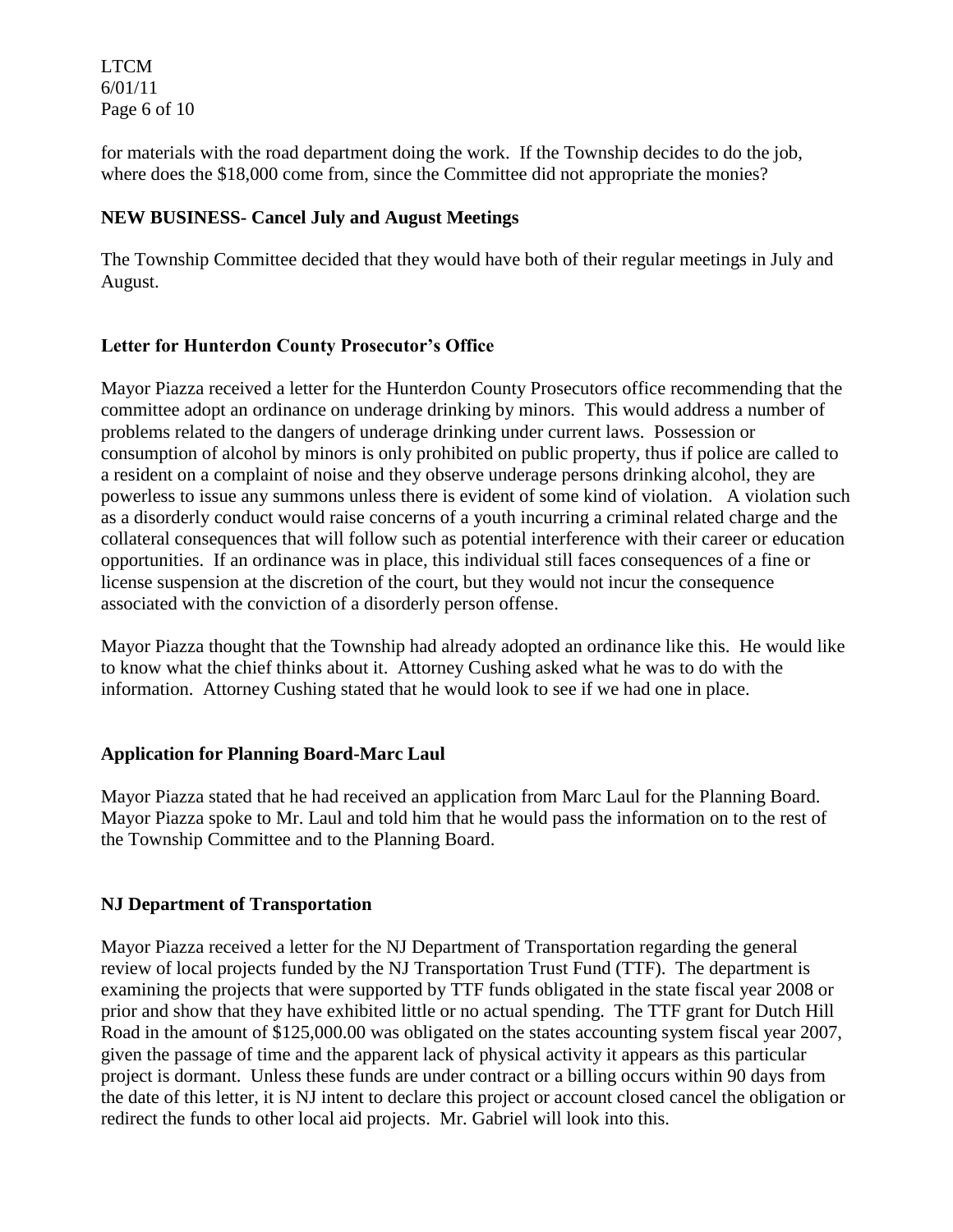### LTCM 6/01/11 Page 7 of 10 **PRESENTATION OF VOUCHERS**

Committee Members provided a description of vouchers exceeding \$1,000.00.

Mr. Milkowski commented that Poppe still has not supplied us with some of the paperwork that is required and suggested holding the check until the Township receives all the paperwork that is required. Ms. Schriver asked if the Committee could approve it once the paperwork is received. Mr. Milkowski stated that once the paperwork is determined to be complete by our insurance company, then yes. As of right now the Township does not have a performance bond. It can be released after receiving all the paperwork. Mr. Wunder agreed. Mayor Piazza will call Poppe on Thursday and inquiry as to the problem. Mr. Poppe's secretary had stated that there is no problem, they are getting their insurance straightened out, but it is an issue for us because the Township will not allow anyone on the property until it gets this straightened out. Mr. Milkowski asked if the Committee wanted to put a stop work on the project. Mayor Piazza stated that there would be no outside contractor on that property.

*Motion by Ms. Schriver, seconded by Mr. Wunder and carried by unanimous favorable roll call* vote, the Township Committee approved the June 1, 2011 bill list in the amount of \$3,762,677.44.

### **Releasing Attorney**

Mayor Piazza stated that in the beginning of the year we kept Attorney Bernstein on board because of three outstanding issues that he was working on. Tilcon, which the judge is supposed to make his decision, the squad issue should be coming to an end soon and the cell tower, the Township now has Attorney Cushing working on the lease...

Mayor Piazza feels that the Township no longer needs Attorney Bernstein and would like to send him a letter thanking him for the years of service, he knew up front that when all these cases finally were coming to a close the Township would no longer need him as an attorney for the Township.

*Motion by Mayor Piazza, seconded by Mr. Wunder and carried by unanimous favorable roll call* vote, the Township Committee approved relieving Attorney. Bernstein of his service to the Township.

### **Purchase of New DPW Truck**

Mayor Piazza stated that he had missed the meeting when there was the discussion of the dump trucks. The Township has money in the capital budget for a new dump truck and the committee did pass that. Since then, the Township has had another truck that something major went wrong. When Mayor Piazza came back from Florida he heard about this so he talked to Jim Flynn and was told that the truck was shot, there is no way that he sees the Township spending any money on that truck. Mr. Flynn told him that it is not a regular truck, these trucks see salt every year and it eats away at the metal to a point that it is just gone. There was a request made to replace the truck. It was tabled. Mayor Piazza would like the Township Committee to re-consider it, the Township does not offer many services to the township and the residents are accustom to having nice roads and snow plowed roads. Mr. Gabriel stated that the Co-op has trucks for about \$90,000.00, complete with plow and spreader. The trucks are paid for over a 10 year period. Mr. Milkowski stated that the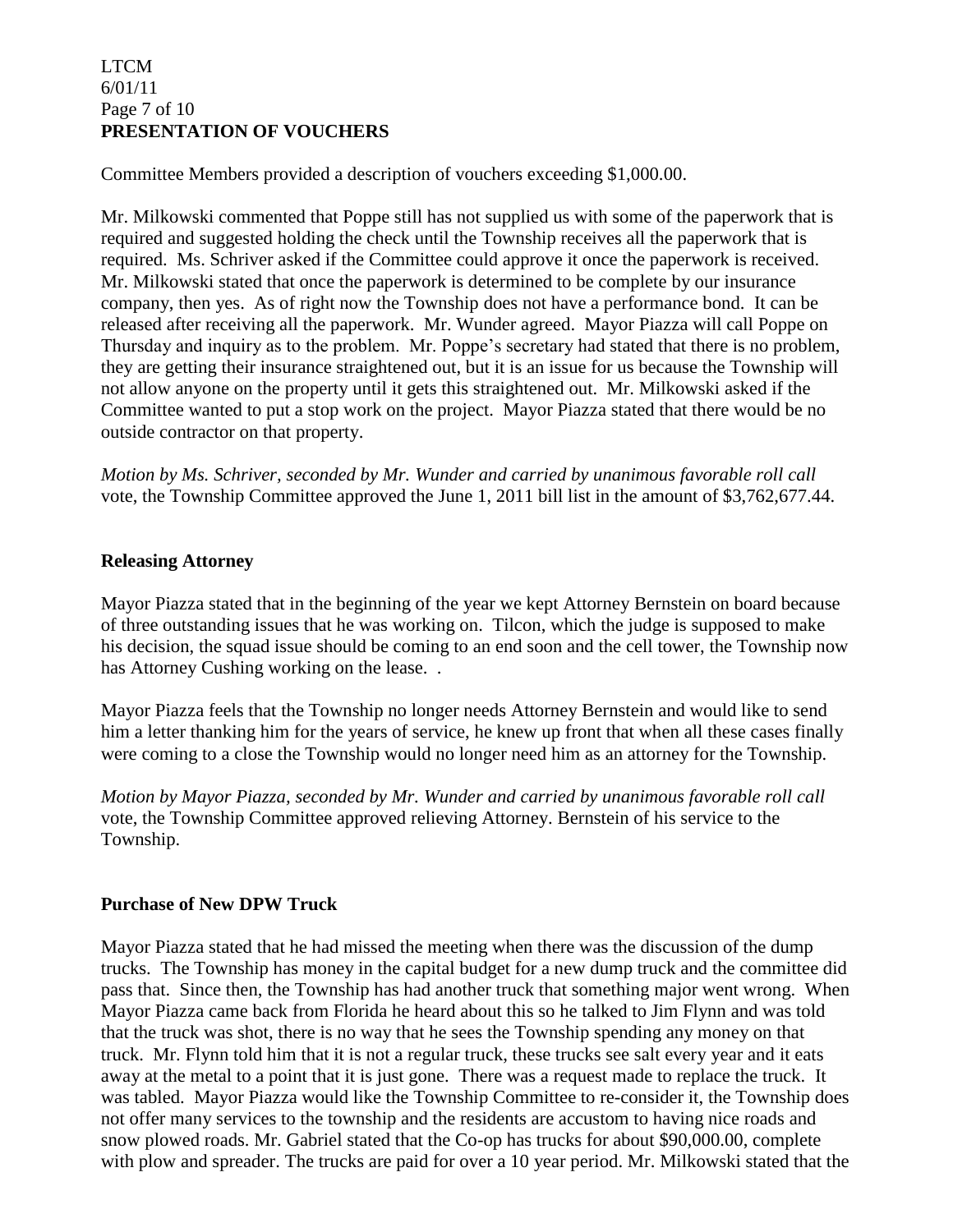#### LTCM 6/01/11 Page 8 of 10

question was, is the truck only used for snow plowing in the winter, is it needed in the summer, try to justify that. Mr. Milkowski also stated that this past winter the Township had some problems; the guys were working a lot of time. What the Committee has to do is come up with a different program so that our employees are not getting behind the wheel as many hours as they are. Whether the Township buys a new truck or not, the Township still needs to look into either outside drivers or outside contractors. Mayor Piazza said he could understand a driver, if you have the right tool for that person, but you can not if you do not have the truck. Mr. Milkowski stated that he would be willing to look into another truck if the Committee were able to come up with a plan to keep the hours down, he does not want someone to get hurt. Ms. Schriver asked Mr. Gabriel to re-do the request if it is less money and also put in there besides the winter, what else the truck is used for, 24/7. Mr. Gabriel stated that he is trying to work with the money that is already appropriated in the budget and not looking to add another \$150,000.00. There was already \$125,000.00 for a paver that was not purchased; instead use it for the truck. Hopefully the Township will get a better price buying two trucks as opposed to one. Mr. Wunder suggested that the Committee get an inventory list of the road department equipment with the life expectance of them so that the Committee can project replacement needs. Mr. Gabriel told them that it takes time and there is a lot of equipment. Mayor Piazza stated that the Township has a list that is reported to our insurance company. Ms. Schriver thought that the Township may have to rotate vehicles like the police do.

### **CORRESPONDENCE**

### **Lebanon Township Historians Minutes- May 5, 2011**

#### **State of New Jersey-Remediation Fire Station #1**

Mayor Piazza spoke about the contaminated well that the Township has at Fire Station #1. Attorney Cushing explained that the DEP is trying to get out of the day to day monitoring of these situations and the have created the LSRP's, they are licensed site remediation professionals, and what the DEP has said you hire one of these people they are responsible to do the oversight with respect to the well, the DEP is not going to do it any more. This person puts his licenses on the line and agrees that whatever plans have to be developed, he does the reporting to the DEP and the Committee. Ms. Schriver stated that the Committee needs to see if our current consultant is certified. Attorney Cushing stated that the Committee may want to get a game plan from him, a plan of what he is going to do and an estimate of the work and the steps that have to be taken.

#### **Attorney Cushing-Cell Tower**

Attorney Cushing spoke to Richard Snyder, who is the attorney for Cellco and he stated that there is a signed lease. It was signed as of 2010 and Cellco's position is they do not really want to vary from the lease. That is the deal they struck. There are 2 issues that they are concerned with, the beacon and the position taken on it is at the Planning Board. Attorney Gallina pointed out that the wireless ordinance says that no lighting is permitted on the tower unless required by the FAA, and Cellco's position is that they do not want to go back and get a variance for that. They also are not sure whether the FAA would allow them to have a beacon if it is not required. It was not required by the specifications that were prepared by the township. With respect to the generator, Attorney Cushing looked at the original lease and basically the original lease calls for the lessee, which is Cellco, acknowledges that the leaser, meaning the Township, will be purchasing a 125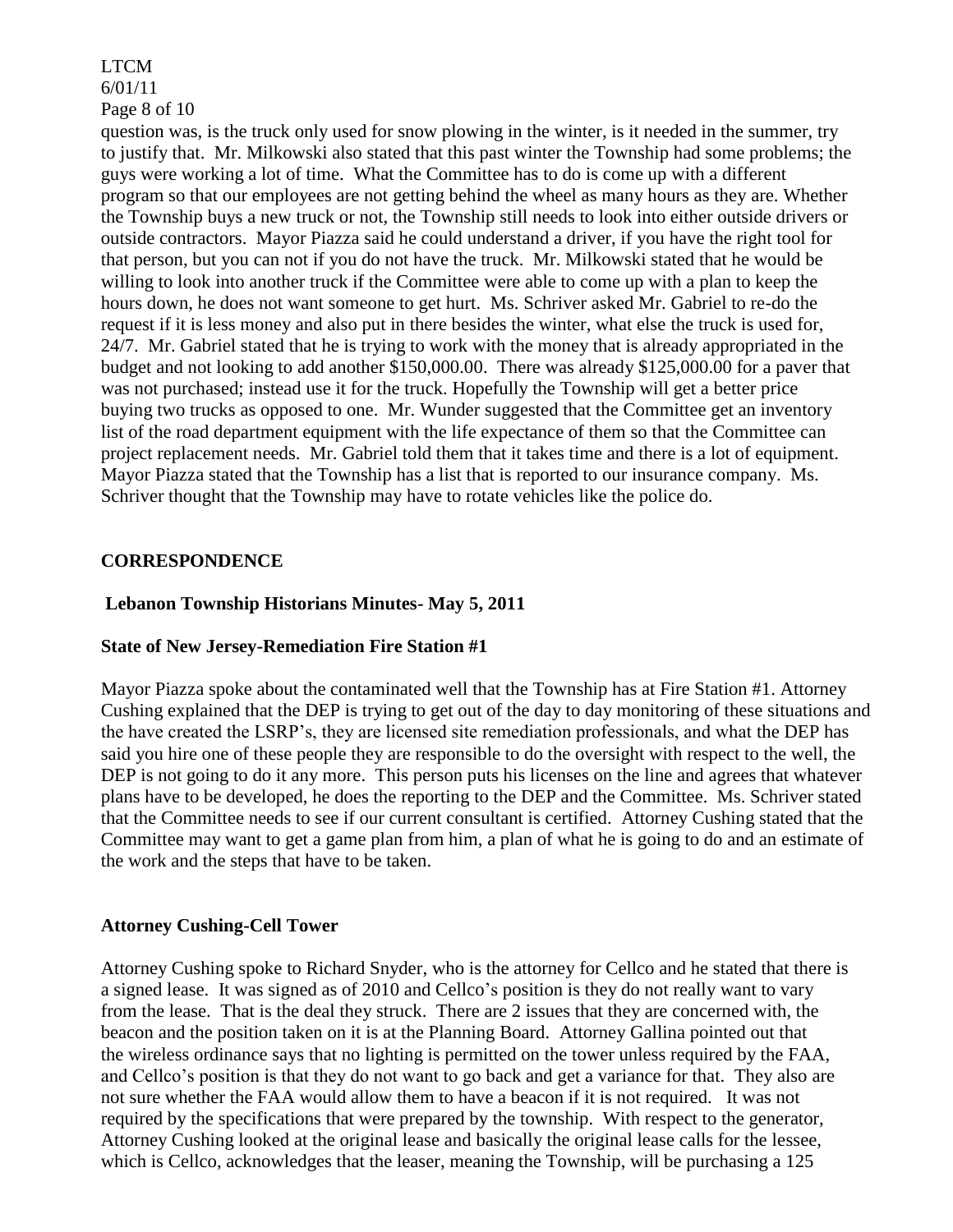LTCM 6/01/11 Page 9 of 10

kilowatt generator in consideration for leasers' purchase and installation of the generator, lessee agrees to be responsible for 36% of the leasers' cost to purchase and installation of same. Attorney Snyder had spoke briefly to his client and yes they are going to go ahead, Attorney Cushing is not sure if he is talking about Cellco or a subcontractor for Cellco, but he said there are two issues, the Wetlands and Highlands approval that they need, they expect to be able to get that, and the other problem with changing the current deal, and with respect to the generator, is that when they did their site design, they did not build in specific area for the generator, it may create problems for colocaters, because each time we have a co-locater they have to build the little dog houses, they need a certain amount of room, it is possible to argue that it may hurt us too, because for each co-locater we get 50% of the lease amount.

## **PUBLIC COMMENTS**

*Motion by Mr. Wunder, seconded by Ms. Schriver and carried by unanimous favorable roll call* vote, the Township Committee opened the Public Comment portion of the meeting.

Judy Previti, 141 Mountain Top Road, stated that she is having a problem and she has spoke to Mayor Piazza and Mr. Gabriel this week about it. The issue is that Mountain Top is a steep curvy road and the Township had put a berm across their property to prevent the water on the road from coming onto their property and it has worked for nine years. The road is in need of work, it has been repaved for about a mile, the road is one and a half mile long, and they are in the half mile that needs work. Mrs. Previti stated that Mountain Top Road has settled, there are lots of cracks and the road is tilting toward their property. On Monday there was an amazing rainfall and it has caused such erosion that it is affecting their foundation, the footings to the deck and the retaining wall is now falling over, all in a week's time. A call was made to Mr. Gabriel and he explained that there is a catch basin about 60' up from their house that was plugged. Mrs. Previti's opinion is that the catch basin is too far away from her and she does not see how it could help her. She has an apron drain and a drain in the driveway, and has a drain along the sidewalk; they have a secondary driveway with a drain in it. Everything goes out to the woods. Mrs. Previti is asking for the Township to not let the water from the road or the mountains come onto their property. Mayor Piazza asked Mr. Gabriel what could be done. Mr. Gabriel explained that the catch basin was plugged and the water did go around the corner, where the water would have gone in the basin had it was cleaned out. Mrs. Previti still feels that the catch basin above is too far away, it is not going to do anything with the speed and amount of water that comes down the road. They have sand bags across their driveway. Ms. Schriver questioned how much of Mountain Top Road has not been improved. Mr. Gabriel stated that about a half a mile. The Township paved the dirt part of the road 10 years ago. Mr. Gabriel stated that the Road Department would monitor the catch basin. Mayor Piazza stated that he had no problem having the Township Engineer look at it.

*Motion by Ms. Schriver, seconded by Mr. Wunder and carried by unanimous favorable roll call* vote*,* the Township Committee closed the Public Comment portion of the meeting.

#### **EXECUTIVE SESSION**

*Motion by Mr. Milkowski , seconded by Ms. Schriver and carried by unanimous favorable roll* call vote, the Township Committee approved Resolution No. 48-2011 and convened in executive session at 8:43 p.m.